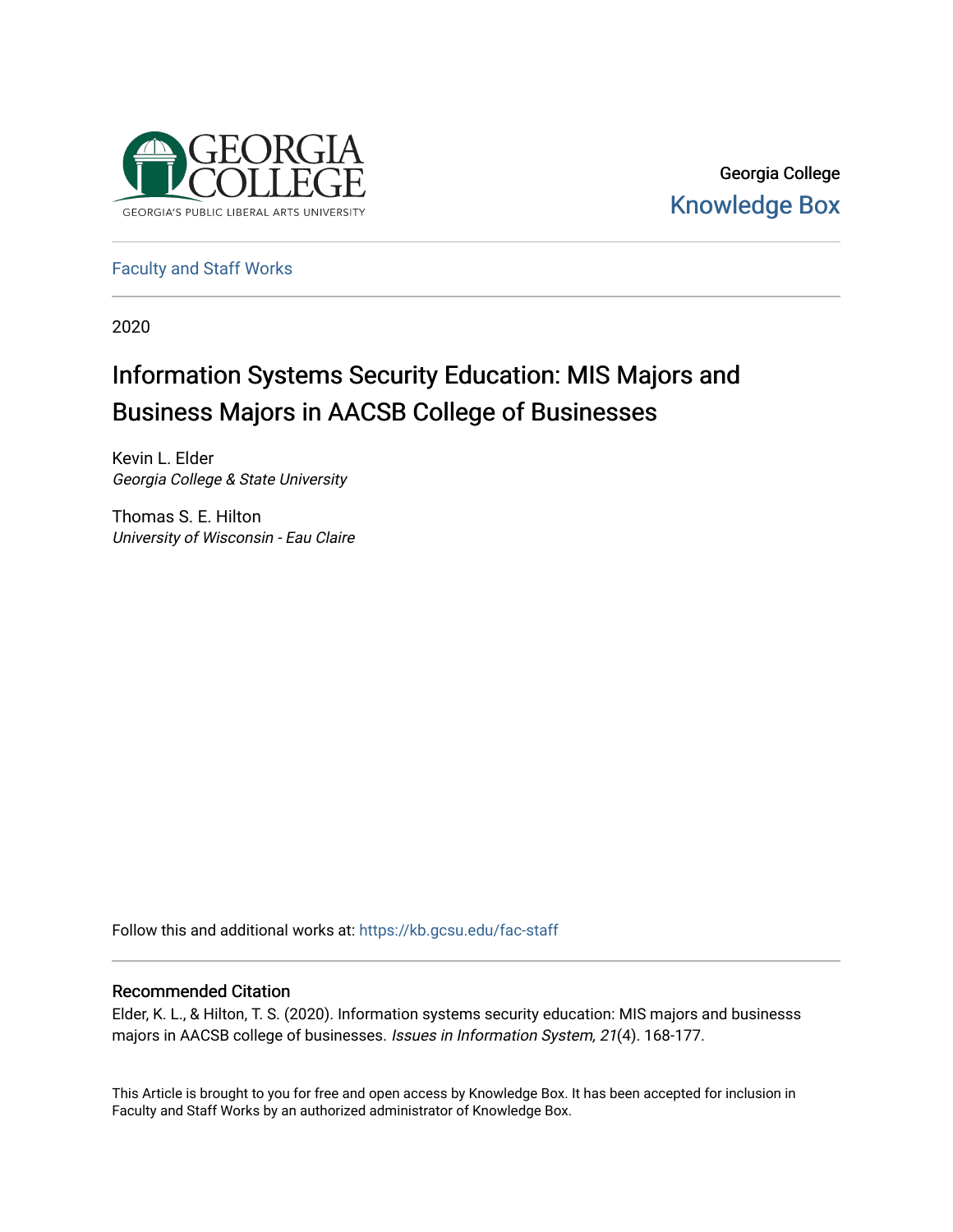### **INFORMATION SYSTEMS SECURITY EDUCATION: MIS MAJORS AND BUSINESS MAJORS IN AACSB COLLEGE OF BUSINESSES**

*Kevin Lee Elder, MIS, Georgia College & State University, [Kevin.Elder@GCSU.edu](mailto:Kevin.Elder@GCSU.edu) Thomas S. E. Hilton, Information Systems, University of Wisconsin–Eau Claire[, HiltonTS@uwec.edu](mailto:HiltonTS@uwec.edu)*

#### **ABSTRACT**

*This a follow-on to previous IACIS 2018 & 2019 presentations that reported on a needs analysis of information systems security education at a 2,500-student college of business in an 11,000-student university in the Upper Midwest USA (UWEC). This year we bring in some results from a 1,700-student college of business in a 6,500 student university in the Southeast USA (GCSU). Preliminary Results are summarized in tables 1 and 2. In this study we compare MIS majors and Business Students and find little differences and conclude much more research is needed. Security of information systems is becoming more crucial by the day (Cerrudo, 2017), both conceptual knowledge and skill in tool use being necessary (Tarala, 2011). Countering this trend is the growing perception that young adults preparing to enter the work force are increasingly uninformed about basic endpoint security concepts and tools (Schaffhauser, 2015). This is counterintuitive given the widely assumed familiarity with information technology of contemporary young adults (Anderson & Rainie, 2012).* 

**Keywords:** Cyber Security, Security Education, AACSB Institutions, Security Tools, Security Skills

#### **INTRODUCTION**

#### **2018 Study Description**

Endpoint security is securing the laptops or desktops, and other networked computing devices used by professionals who, though presumably expert in their fields, are not primarily employed to secure information technology (Lord, 2017). The first study in s multi-part series aimed to establish a baseline of endpoint security knowledge and skill among young-adult business majors at an upper Midwest university (University of Wisconsin–Eau Claire). A selfreport survey was administered to approximately 800 business majors, mostly sophomores and juniors, in the business-core information systems course. The aim was to guide curriculum development to effectively target areas where instruction and practice are needed (Hilton, 2018).

Instructors from all major programs in the College of Business (accounting, finance, information systems, management, and marketing) as well as members of the university's administrative computing group were interviewed to describe concepts and tools they regard as particularly important for students. Tables 1 and 2 organize the content areas thus identified by target type, risk type, and mitigation type (Hilton 2018):

#### **Table 1.** Desirable End-Point Security Concepts

| <b>Target Types</b> |                              |                  | <b>Risk Types</b> |                             |                 | <b>Mitigation Types</b> |                       |                                                |
|---------------------|------------------------------|------------------|-------------------|-----------------------------|-----------------|-------------------------|-----------------------|------------------------------------------------|
| Personnel           | <b>Intellectual Property</b> | Infrastructure   | Malice            | Error                       | <b>Disaster</b> | Isolation               | Replication           | Education                                      |
| People              | Data                         | <b>Buildings</b> | Phishing          | Social media                | Falls           | Authentication          | <b>Battery backup</b> | Social engineering                             |
| <b>Structures</b>   | Information                  | Furnishings      |                   | Attachments Account sharing | Dirt            | User privileges         | Data backup           | Malware protection                             |
| Policies            | Software                     | Nodes            | Malvertising      | Lost files                  | Water           |                         |                       | Shareable media System backup P2P file sharing |
| Processes           |                              | Links            |                   |                             | Heat            |                         |                       |                                                |
|                     |                              |                  |                   |                             | Power issues    |                         |                       |                                                |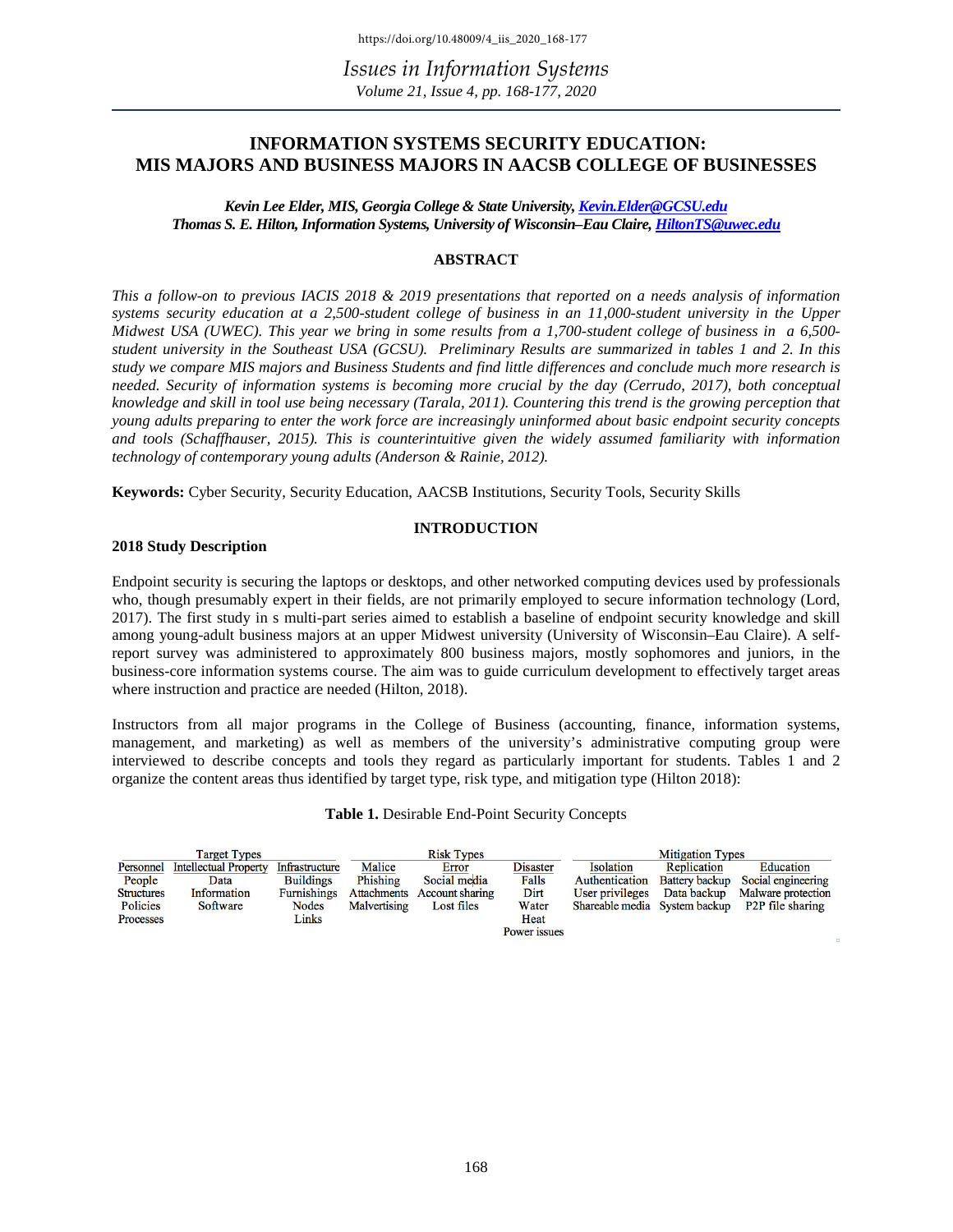| Isolation                  | Replication            | Education        |
|----------------------------|------------------------|------------------|
| MyUserName.uwec.edu        | Power & sleep settings | Windows defender |
| Sign-in options            | <b>Backup settings</b> |                  |
| Windows defender firewall  | Windows update         |                  |
| Internet security settings | Create a restore point |                  |
| User account control       |                        |                  |
| <b>BitLocker</b>           |                        |                  |
| Run-as-administrator       |                        |                  |
| VPN (GlobalProtect)        |                        |                  |

**Table 2.** Desirable Windows 10 End-Point Security Tools

#### **Prioritized** *Concept* **Model of Observations**

Startup applications

The model developed to create an instructional unit for the education of students was built on the "Three Threes" of Information Assurance as shown in Table 3.

| • Three Target Categories:                | PIP                                                               |
|-------------------------------------------|-------------------------------------------------------------------|
| 1. Personnel                              | People, organizational structures, policies, manual processes     |
| 2. Intellectual Property                  | Data, Information, Software                                       |
| 3. Physical Infrastructure                | Buildings, furnishings, network nodes, network links              |
| • Three Threat Categories:                | EDM                                                               |
| 1.0 Error                                 | Social media, account sharing, lost files                         |
| 2.5 Disaster / Accident                   | Kinetics, water, dirt, heat, electricity issues                   |
| 2.5 Malice                                | Phishing, attachments, malvertising                               |
| - Three <i>Mitigation</i> Categories: IRE |                                                                   |
| 1. Isolation                              | Authentication, user privileges, (removable) storage media        |
| 2. Replication                            | Battery backup, data backup, system backup                        |
| 3. Education                              | Social engineering, malware protection, peer-to-peer file-sharing |

**Table 3.** "Three Threes" of Information Assurance

Students were then surveyed to determine their reported competencies. Results are shown in Figure 1 and Table 4. There was a very high response rate, section 1 had 97.84% rate and section 2 had a 92.75% rate. There was close agreement between the two sections. A Likert scale of 1 to 5 was used. Overall average responses were almost exactly at the midpoint (3.06). Most of the student's responses were at or below the midpoint of responses. Most students were giving "expected" responses. Not unexpected was the fact students were less confident in skills than they were of their knowledge of these concepts. Most respondents were not confident in their knowledge, while a few were very confident. Students knew very little about BitLocker as it had the lowest response mean. The Power & Sleep settings had the highest response mean, almost all students have set those. The greatest spread in response means was for the tools. All three tools shown in green in the top part of Table 4 were things Windows forces on users so it is no surprise that those were the most highly rated.

Therefore, this survey and the interviews of faculty, students and staff can be used in the creation of an instructional unit for students to complete to test their knowledge and ability to update their own computers for proper cyber security in future research projects.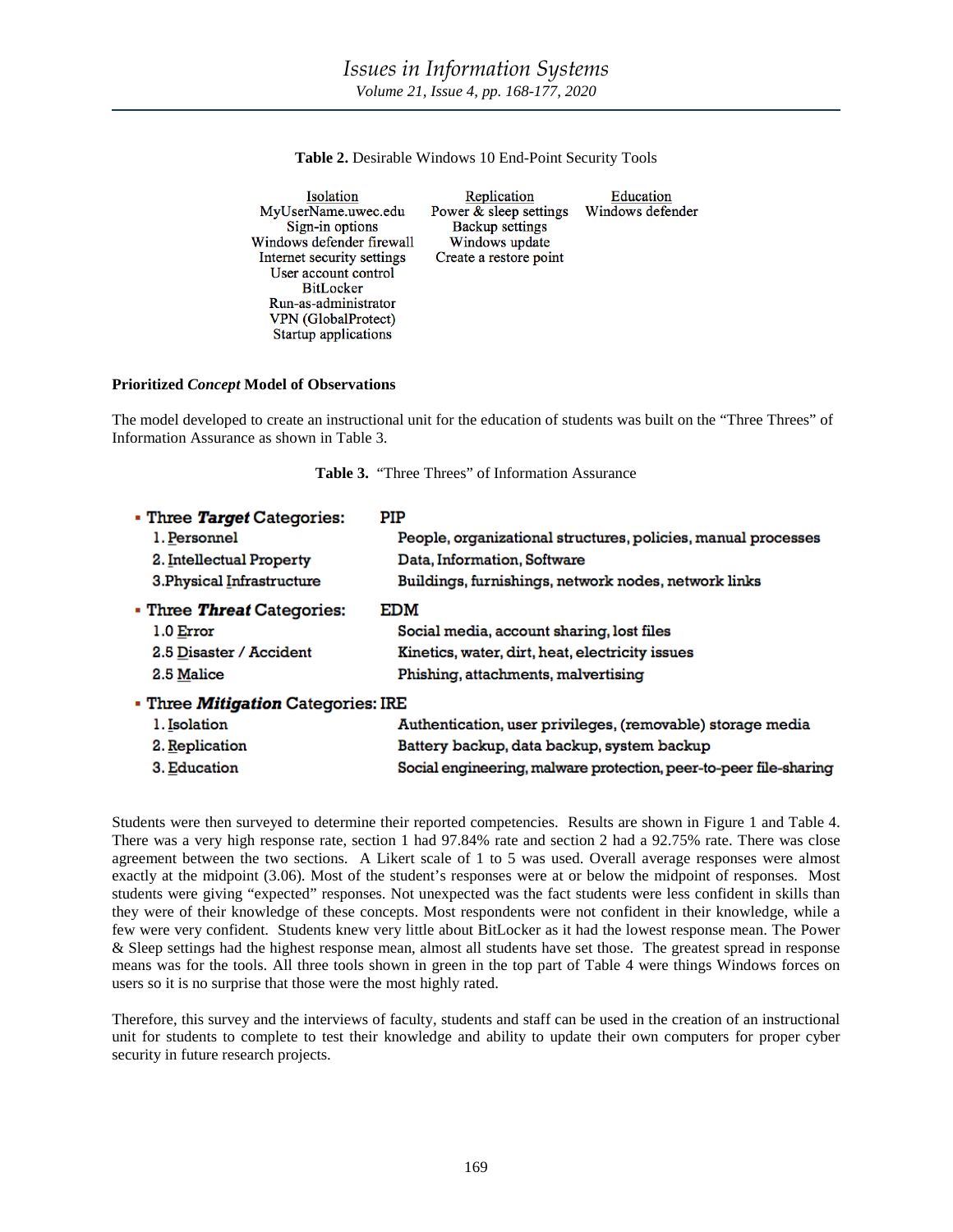# *Issues in Information Systems*

*Volume 21, Issue 4, pp. 168-177, 2020*



**Figure 1.** Reported Competencies in Tools



| $5002 = 3.31$ Mitigation Types<br><b>Threat Types</b> S001=3.44<br>$SO01 = 2.93$<br><b>Target Types</b><br>$01 = 2.93$ SO02=3.0<br><b>Malice</b><br>Personnel Intell Poty<br><b>Infrastructure</b><br>Error<br><b>Accidents</b><br><b>Isolation</b><br><b>Replication</b><br><b>Education</b><br><b>S002</b><br><b>S002</b><br>S001 S002 S001<br><b>SOO2 SOO1</b><br><b>S002</b><br><b>S001</b><br><b>S002</b><br><b>S001</b><br><b>S001</b><br><b>S002 S001</b><br><b>S002</b><br><b>S001</b><br><b>S001</b><br><b>S002</b><br>2.87<br>3.12<br>2.91<br>3.56<br>3.66<br>3.60<br>3.41<br>2.67<br>2.75<br>3.10<br>2.98<br>3.01<br>2.81<br>3.01<br>3.09<br>2.88<br>2.84<br>People.<br>Buildings,<br>Phishing.<br>Social media,<br>Falls.<br>Authentication.<br>Data.<br>Battery backup,<br>Account sharing,<br>Org Struct,<br>Information,<br>Furnishings,<br>Attachments,<br>Dirt.<br>User privileges,<br>Data backup,<br>Shareable media<br>System backup<br>Policies,<br>Software<br>Lost files<br>Nodes.<br>Malvertising<br>Water.<br>Links<br>Processes<br>Heat.<br>Power issues<br>• Response Rate<br>$SOO1=3.12$ $SOO2=2.97$<br>Desirable Windows 10 End-Point Security Skills / Tools<br>$= 136/139(97.84%)$<br>- SOO1<br><b>Isolation</b><br><b>S001</b><br><b>S002</b><br><b>Replication</b><br><b>S001</b><br><b>S002</b><br>$-5002$<br>$= 128/138(92.75%)$<br>3.30<br>MyUserName.uwec.edu<br>3.30<br>Power & sleep settings<br>3.91<br>4.23<br>• Likert Scale<br>3.02<br>3.98<br>Windows sign-in options<br>3.80<br><b>Backup settings</b><br>3.15<br>- 1<br>$=$ Not confident at all<br>Windows defender firewall<br>2.63<br>2.55<br>3.59<br>Windows update<br>3.90<br>- 5<br>$=$ Very confident<br>2.84<br>2.79<br>2.68<br>2.56<br>Internet security settings<br>Restore point<br>3.17<br>2.95<br>User account control<br>$=$ lower $\frac{1}{3}$<br>• Red<br>1.79<br>1.81<br>BitLocker<br>• Yellow = Middle $\frac{1}{3}$ (1.67 – 3.33)<br>2.11<br>Run-as-administrator<br>2.23<br>Green = $Top1/3$<br>2.20<br><b>VPN</b> (GlobalProtect)<br>2.29 | <b>End-Point Security Concepts / Education</b><br>$SOO1 = 3.10$<br>$SOO2 = 3.03$ |  |  |  |  |  |               |  |                                                                                     |
|---------------------------------------------------------------------------------------------------------------------------------------------------------------------------------------------------------------------------------------------------------------------------------------------------------------------------------------------------------------------------------------------------------------------------------------------------------------------------------------------------------------------------------------------------------------------------------------------------------------------------------------------------------------------------------------------------------------------------------------------------------------------------------------------------------------------------------------------------------------------------------------------------------------------------------------------------------------------------------------------------------------------------------------------------------------------------------------------------------------------------------------------------------------------------------------------------------------------------------------------------------------------------------------------------------------------------------------------------------------------------------------------------------------------------------------------------------------------------------------------------------------------------------------------------------------------------------------------------------------------------------------------------------------------------------------------------------------------------------------------------------------------------------------------------------------------------------------------------------------------------------------------------------------------------------------------------------------------------------------------------------------------------------------------------------------|----------------------------------------------------------------------------------|--|--|--|--|--|---------------|--|-------------------------------------------------------------------------------------|
|                                                                                                                                                                                                                                                                                                                                                                                                                                                                                                                                                                                                                                                                                                                                                                                                                                                                                                                                                                                                                                                                                                                                                                                                                                                                                                                                                                                                                                                                                                                                                                                                                                                                                                                                                                                                                                                                                                                                                                                                                                                               |                                                                                  |  |  |  |  |  | $SOO2 = 2.78$ |  |                                                                                     |
|                                                                                                                                                                                                                                                                                                                                                                                                                                                                                                                                                                                                                                                                                                                                                                                                                                                                                                                                                                                                                                                                                                                                                                                                                                                                                                                                                                                                                                                                                                                                                                                                                                                                                                                                                                                                                                                                                                                                                                                                                                                               |                                                                                  |  |  |  |  |  |               |  |                                                                                     |
|                                                                                                                                                                                                                                                                                                                                                                                                                                                                                                                                                                                                                                                                                                                                                                                                                                                                                                                                                                                                                                                                                                                                                                                                                                                                                                                                                                                                                                                                                                                                                                                                                                                                                                                                                                                                                                                                                                                                                                                                                                                               |                                                                                  |  |  |  |  |  |               |  | 2.91<br>Social engineering,<br>Malware protection,<br>P <sub>2</sub> P file sharing |
|                                                                                                                                                                                                                                                                                                                                                                                                                                                                                                                                                                                                                                                                                                                                                                                                                                                                                                                                                                                                                                                                                                                                                                                                                                                                                                                                                                                                                                                                                                                                                                                                                                                                                                                                                                                                                                                                                                                                                                                                                                                               |                                                                                  |  |  |  |  |  |               |  |                                                                                     |
|                                                                                                                                                                                                                                                                                                                                                                                                                                                                                                                                                                                                                                                                                                                                                                                                                                                                                                                                                                                                                                                                                                                                                                                                                                                                                                                                                                                                                                                                                                                                                                                                                                                                                                                                                                                                                                                                                                                                                                                                                                                               |                                                                                  |  |  |  |  |  |               |  |                                                                                     |
|                                                                                                                                                                                                                                                                                                                                                                                                                                                                                                                                                                                                                                                                                                                                                                                                                                                                                                                                                                                                                                                                                                                                                                                                                                                                                                                                                                                                                                                                                                                                                                                                                                                                                                                                                                                                                                                                                                                                                                                                                                                               |                                                                                  |  |  |  |  |  |               |  |                                                                                     |
|                                                                                                                                                                                                                                                                                                                                                                                                                                                                                                                                                                                                                                                                                                                                                                                                                                                                                                                                                                                                                                                                                                                                                                                                                                                                                                                                                                                                                                                                                                                                                                                                                                                                                                                                                                                                                                                                                                                                                                                                                                                               |                                                                                  |  |  |  |  |  |               |  |                                                                                     |
|                                                                                                                                                                                                                                                                                                                                                                                                                                                                                                                                                                                                                                                                                                                                                                                                                                                                                                                                                                                                                                                                                                                                                                                                                                                                                                                                                                                                                                                                                                                                                                                                                                                                                                                                                                                                                                                                                                                                                                                                                                                               |                                                                                  |  |  |  |  |  |               |  |                                                                                     |
|                                                                                                                                                                                                                                                                                                                                                                                                                                                                                                                                                                                                                                                                                                                                                                                                                                                                                                                                                                                                                                                                                                                                                                                                                                                                                                                                                                                                                                                                                                                                                                                                                                                                                                                                                                                                                                                                                                                                                                                                                                                               |                                                                                  |  |  |  |  |  |               |  |                                                                                     |
|                                                                                                                                                                                                                                                                                                                                                                                                                                                                                                                                                                                                                                                                                                                                                                                                                                                                                                                                                                                                                                                                                                                                                                                                                                                                                                                                                                                                                                                                                                                                                                                                                                                                                                                                                                                                                                                                                                                                                                                                                                                               |                                                                                  |  |  |  |  |  |               |  |                                                                                     |
|                                                                                                                                                                                                                                                                                                                                                                                                                                                                                                                                                                                                                                                                                                                                                                                                                                                                                                                                                                                                                                                                                                                                                                                                                                                                                                                                                                                                                                                                                                                                                                                                                                                                                                                                                                                                                                                                                                                                                                                                                                                               |                                                                                  |  |  |  |  |  |               |  | $(1.00 - 1.66)$                                                                     |
|                                                                                                                                                                                                                                                                                                                                                                                                                                                                                                                                                                                                                                                                                                                                                                                                                                                                                                                                                                                                                                                                                                                                                                                                                                                                                                                                                                                                                                                                                                                                                                                                                                                                                                                                                                                                                                                                                                                                                                                                                                                               |                                                                                  |  |  |  |  |  |               |  |                                                                                     |
|                                                                                                                                                                                                                                                                                                                                                                                                                                                                                                                                                                                                                                                                                                                                                                                                                                                                                                                                                                                                                                                                                                                                                                                                                                                                                                                                                                                                                                                                                                                                                                                                                                                                                                                                                                                                                                                                                                                                                                                                                                                               |                                                                                  |  |  |  |  |  |               |  | $(3.34 - 5.00)$                                                                     |
| 2.60<br>Task mar startup applications<br>2.83                                                                                                                                                                                                                                                                                                                                                                                                                                                                                                                                                                                                                                                                                                                                                                                                                                                                                                                                                                                                                                                                                                                                                                                                                                                                                                                                                                                                                                                                                                                                                                                                                                                                                                                                                                                                                                                                                                                                                                                                                 |                                                                                  |  |  |  |  |  |               |  |                                                                                     |
| 2.51<br>2.48<br>Windows defender                                                                                                                                                                                                                                                                                                                                                                                                                                                                                                                                                                                                                                                                                                                                                                                                                                                                                                                                                                                                                                                                                                                                                                                                                                                                                                                                                                                                                                                                                                                                                                                                                                                                                                                                                                                                                                                                                                                                                                                                                              |                                                                                  |  |  |  |  |  |               |  |                                                                                     |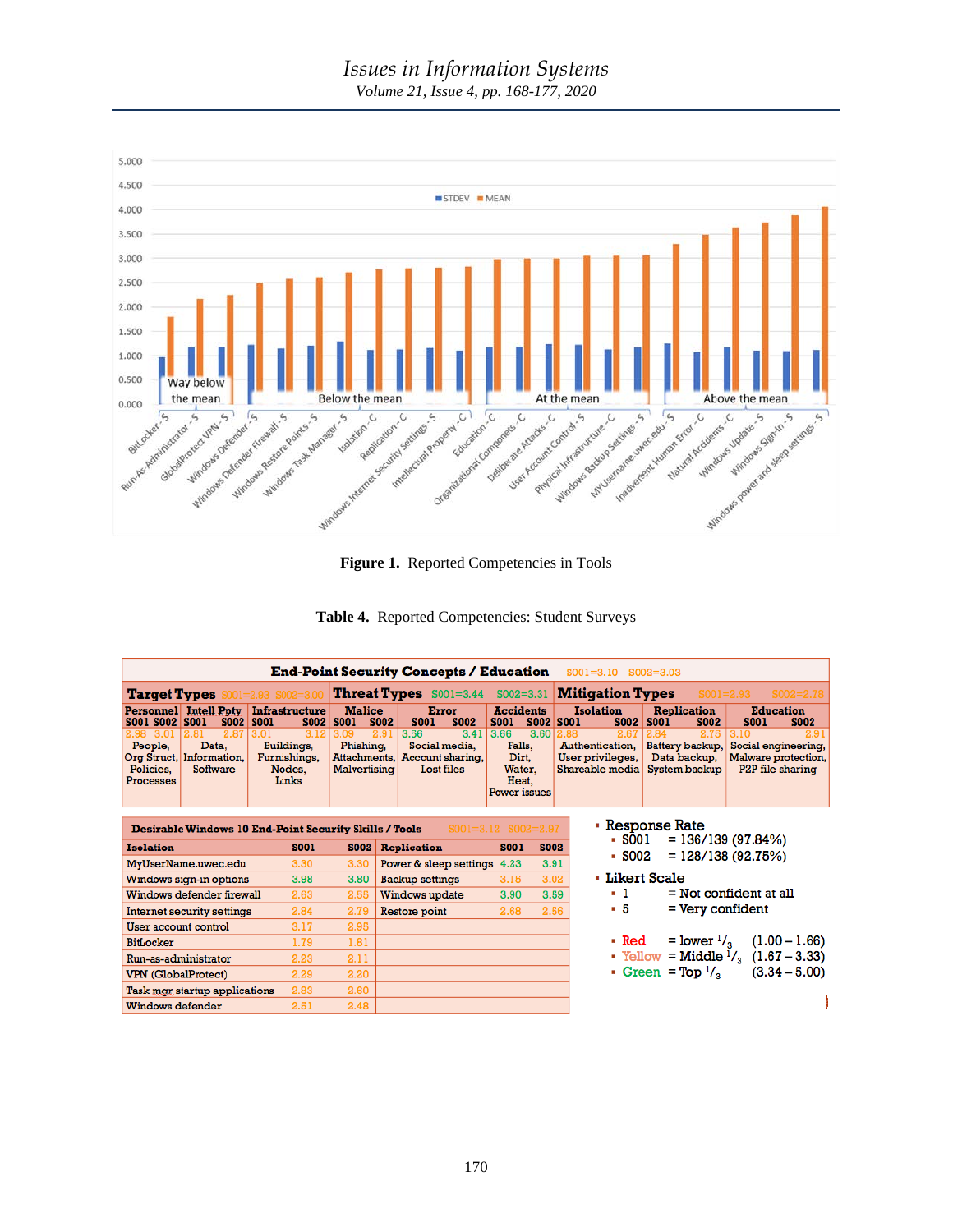#### **2018 Industry Implications**

The implications for the IT industry and for the economy at large are significant since employee error is universally recognized as the common denominator in all information security breaches (Tarala, 2011). Great risk attends the graduating of business professionals who do not engage in reasonable security practices with their endpoint computing devices. Interestingly, the interviews with instructors and computing professionals yielded some results that surprised this researcher. First, more than twice as many concepts as skills were identified; evidently knowing about security is of greater concern than actually using security tools. Second, the great majority of tools are for isolation, as opposed to replication or education. Third, the anti-malware tool most favored (by interviewees who had an opinion) was Microsoft Windows Defender; this is curious since Windows Defender is almost invisible in anti-malware product reviews (Rubenking, 2018; Tung, 2018).

#### **2019 Study Description:**

This study chronicled the development of an instructional unit for all business students that addresses the information systems security concepts and skills identified by Hilton (2018). Obstacles and techniques to address them are detailed:

| Stakeholder Acceptance:            | <b>Student</b><br>Instructor<br>Administrator<br>Campus Computing | (Fatalism)<br>(Territoriality)<br>(AACSB)<br>(Distraction)     |
|------------------------------------|-------------------------------------------------------------------|----------------------------------------------------------------|
| Development Resource Availability: | Staff<br>Time<br>Funding<br>Course                                | (Campus v. Online)<br>(Summer)<br>(Summer)<br>(IS, BCOM, ACCT) |
| Delivery Resource Availability:    | Content<br>Hardware<br>Software                                   | (Theory v. Practice)<br>(Windows v. Mac)<br>(Licensing)        |

Wallace (2015) states, "with countless threats and limited budgets, organizations can't eliminate all risks and must make careful assessments to manage them." According to Cabaj et al. (2018), cybersecurity is considered an independent discipline. It is a "computing based discipline involving technology, people, information, and processes to enable assured operations in the context of adversaries" and involves the creation, operation, analysis, and testing of secure computer systems; and also includes aspects of law, policy, human factors, ethics, and risk management (Cabaj et al., 2018). Therefore, higher education institutions must respond and besides offering degree programs to meet newfound demands they must educate all majors on some of the most prominent information for end users to know about cyber security. Even in the Dental Healthcare Industry Melon and Hernandez (2018) found that practitioners need to integrate a plan of recurrent updates of all devices' software, including operating systems (Lisbon, 2018) and frequently user awareness training to review the practices and new trends (Sabillon, Cavaller & Cano, 2016). It is important to integrate of information technology training (IT) (Hoffman, Burley & Toregas, 2011; Scarbecz & DeSchepper, 2018) with devices and information systems in the office.

#### **Creation of the PowerPoint Deck and Assignment**

From the 2018 and 2019 studies a PowerPoint deck explaining The Three Threes of Information Assurance was created along with the assignment as partially shown in Figures 2, 3, 4 and 5. It was built off the data and results from the previous two projects with the hopes of collecting more data.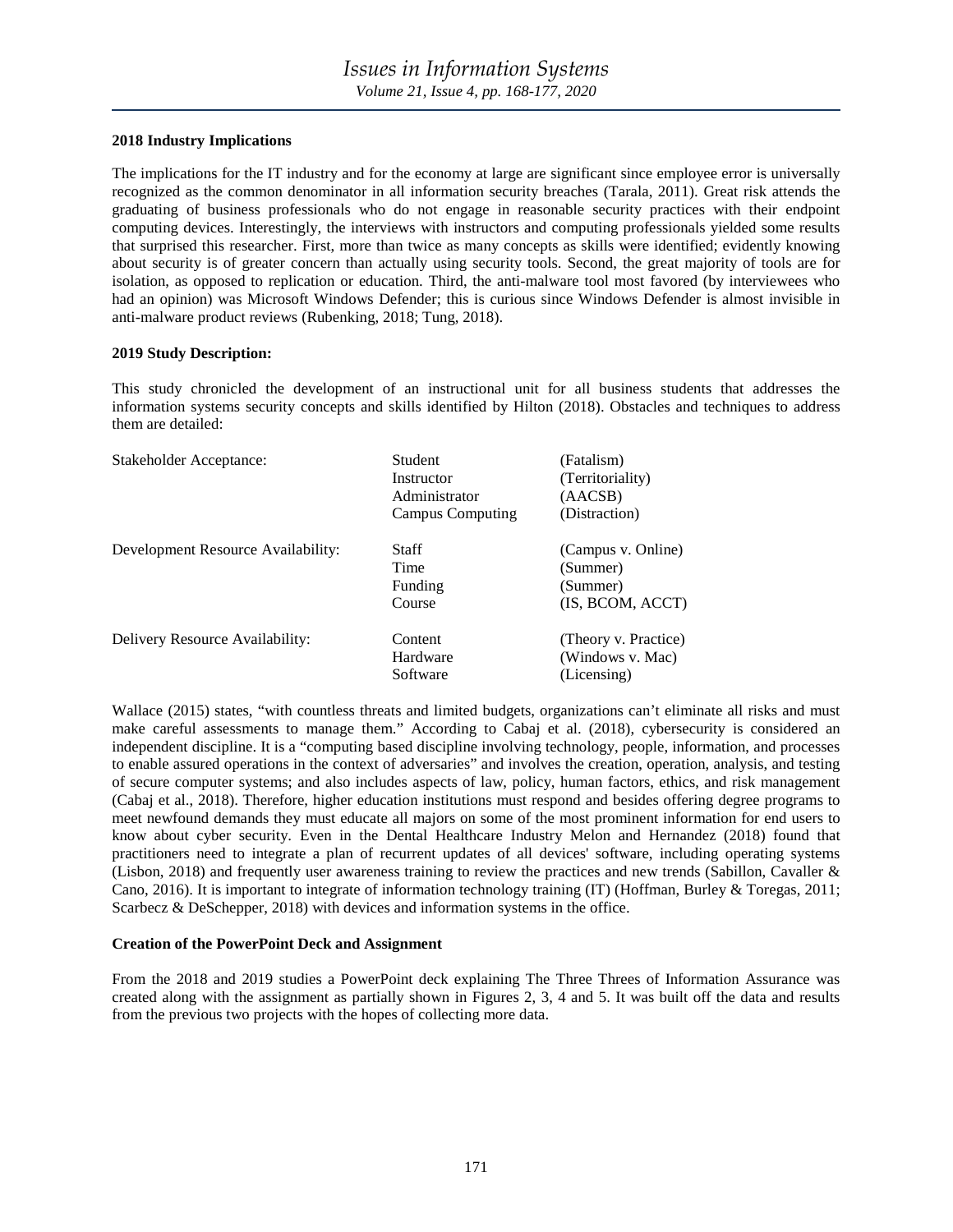## *Issues in Information Systems*

*Volume 21, Issue 4, pp. 168-177, 2020*





**Figure 3.** Assignment PowerPoint Deck Solution



**Figure 4.** Assignment PowerPoint Deck Framework Explanation

The aim of the assignment was to teach students to "Protect targets against threats via mitigations." The three targets are, People, Intellectual Property and Infrastructure. The three threat areas are, Error, Disaster and Malice. The three mitigation areas are, Education, Isolation and Replication. Two skill areas are, End Users and Windows.

The assignment was developed and administered at the University of Wisconsin–Eau Claire in the Fall of 2019 and at the second college in the Spring of 2020. The students were given the assignment, the PowerPoint deck with explanation of the theory and framework as shown above in figures 2, 3, and 4 and guidelines and example as partially shown in Figure 5 and 6.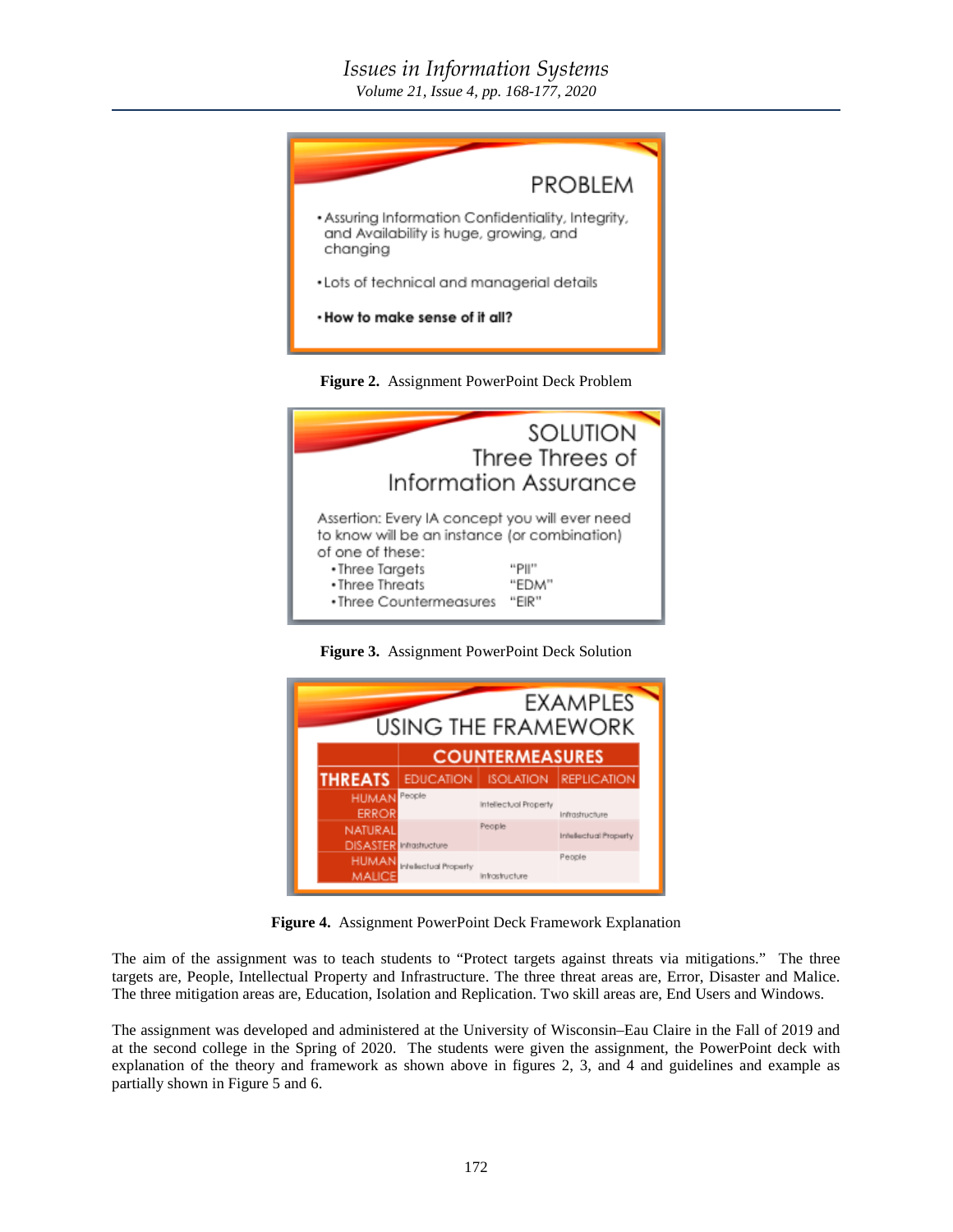## *Issues in Information Systems*

*Volume 21, Issue 4, pp. 168-177, 2020*



**Figure 5.** Assignment Development Guidelines and Example



**Figure 6.** Assignment Example Pages from GCSU

#### **RESULTS**

At the University of Wisconsin–Eau Claire, an Upper Midwest college of business, students in a core IS class for all majors completed the assignment and a post assignment survey with only two questions. As shown in Figure 7, the first survey question had asked how the students felt the assignment had gone, and the second question asked for any suggestions for improvement: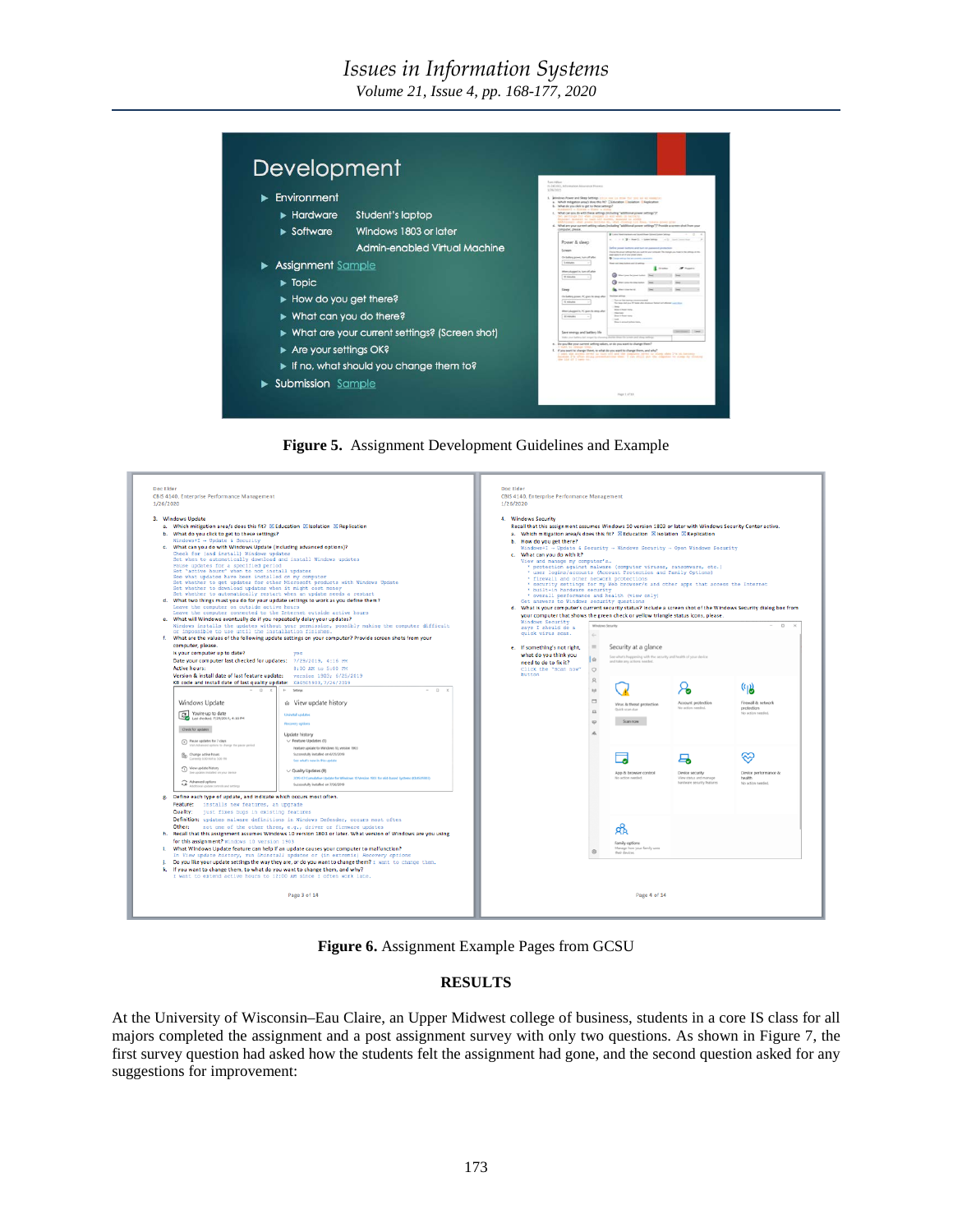*Volume 21, Issue 4, pp. 168-177, 2020*

#### **Post-Assignment Survey**

- 1. How'd the Information Assurance assignment go for you?
- Great! I got the document created and all the answers done in plenty of time. Ο
- OK. The document was a bit squirrely, and the answers were hard to find, but I got there in the end.
- $\overline{\bigcirc}$  Not great. I sort of managed, but the result wasn't pretty.
- This was the worst experience of my life. I may never recover...

write it here.

2. If you have a particular suggestion for improving the Information Assurance assignment, please

#### **Figure 7.** Post Assignment Survey

Faculty and staff reviewed the assignment before it was given to students. Faculty responded overwhelmingly that they, the faculty, should complete the assignment since they, the faculty, did not know laptop security either. Staff responded that it was harder than they thought it would be. Then the students completed the assignment. The scores ranged from a low of 20 percent (lower than expected) to a high of 100 percent with an average of 85 (higher than expected).

Results of the Post Assignment Survey are depicted in Figure 8 below. Only 1 in 10 students felt the assignment experience had gone great without taking too much time to complete, which matched the needs assessment results where a small percentage were confident they knew about the topic. Approximately 50 percent of the students felt the assignment had gone okay, with it taking a good amount of time and searching to complete the assignment but still completing it in time. This closely matched up with the average score of 85 on the assignment. However, 25 percent felt the assignment had not been great, they managed to complete the assignment, but they did not have confidence in their answers. Even worse, 14 percent felt the experience was the worst and they may never recover. For the first time out the results were pretty much to be expected. But it would be nice to compare results to another university.



**Figure 8.** Affect Post-Survey at the University of Wisconsin-Eau Claire

#### **2020 Study Description**

At University number 2, a Southeast university college of business (Georgia College & State University), students in an upper level MIS major's class were given the same assignment, with minor changes for the new environment, and the same post assignment survey with only two questions was also administered.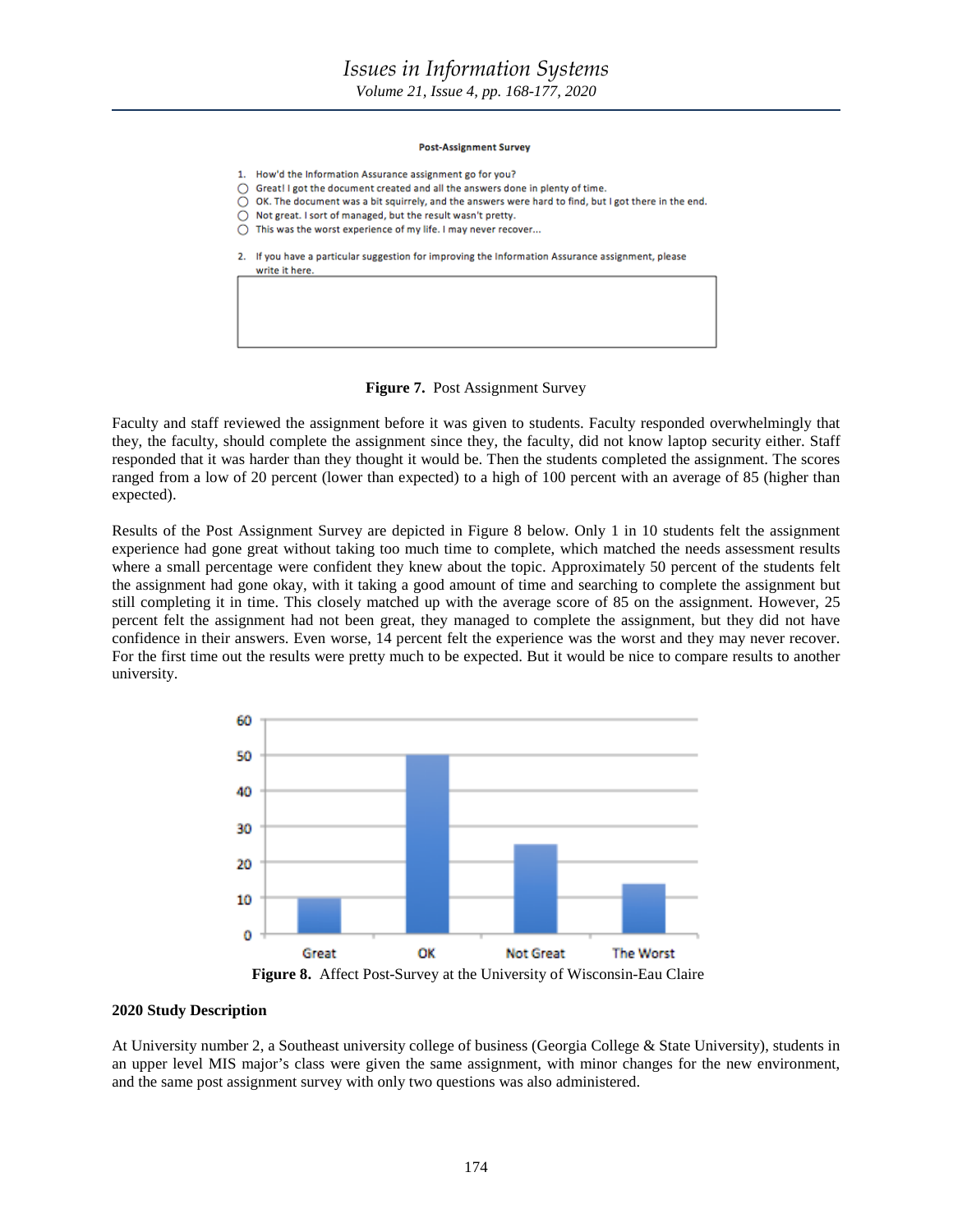The assignment scores were similar to the first set of data, although since these were MIS majors one would expect the low scores would be higher and they were. The lowest score was a 40 percent, which was twice as high. The Max percent was also a 100 percent, maybe we need to add some extra credit to see if there is a difference on the high end of the cores. The average was only 86.5 percent that was not significantly different from the first data set for any majors. Thus, it can be concluded that all business majors have students that are comfortable with their technology and when faced with security configuration tasks to perform on their laptops there are students in every major that can ace the assignment. The lower end of the majors are different: IT majors are better with laptop security than other majors, but the score was still considered pretty poor for what we are measuring.

The results of the Post Assignment Survey, are depicted in Figure 9 below. Only 1 in 6 students felt the assignment experience had gone great without taking too much time to complete, which was an improvement from University 1, showing there is a little bit larger but still small percentage that were confident they knew about this topic. Approximately 55 percent of the students felt the assignment had gone okay, with it taking a good amount of time and searching to complete the assignment but still completing it in time. This closely matched up with the resulting average of 86.5 on the assignment as was slightly higher than the University of Wisconsin-Eau Claire. Yet both data sets showed a majority of the students once shown what to do are confident with these new skills. However, 14 percent felt the assignment had not been great, they sort of managed to complete the assignment but they did not have confidence in their answers. This was better than the University of Wisconsin-Eau Claire, but you would expect IT majors would have fewer students at the lower levels of affect. But once again 14 percent felt the experience was the worst and they may never recover. This was the same percent as we found in the University of Wisconsin-Eau Claire. Therefore, the bottom of the range of students appears the same for all majors, even IT when it comes to laptop security. For the second time out the results were pretty much to be expected, but it demonstrates much more research is necessary to see if we can move this needle. And it would be nice to compare these results to more universities and more majors.



Results for both Universities can be compared in Figure 10; they are similar.

The implications for the regional IT industry, indeed the entire regional economy, are significant since employee error is universally recognized as the common denominator in all information security breaches. Great risk attends the graduating of business professionals who do not engage in reasonable security practices with their client computing devices.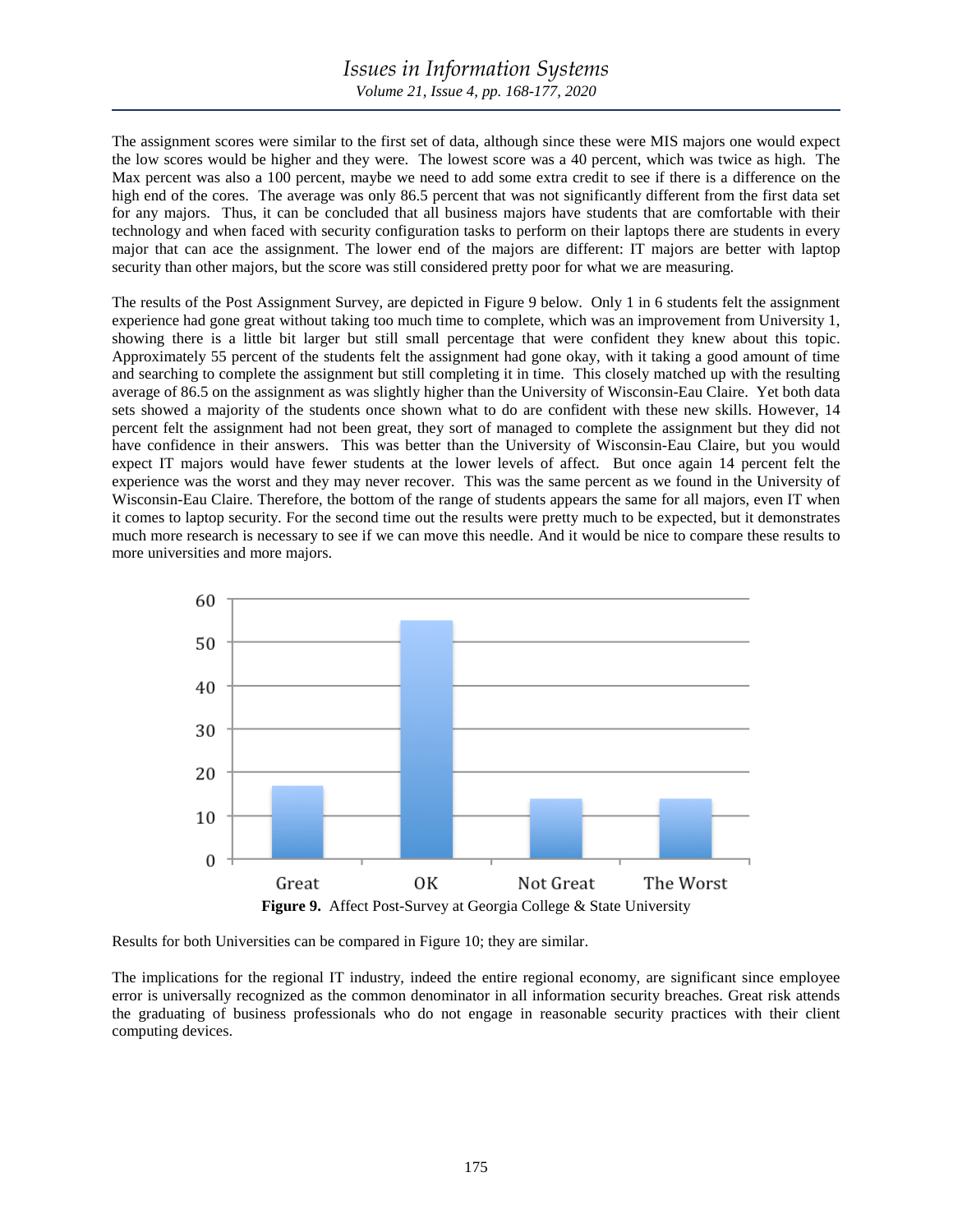



#### **SUMMARY**

Information assurance is complex. A few related principles help tame the complexity. As things change, these concepts remain helpful. Endpoint security is one of the most important things students can learn about technology in a business degree. This assignment is a starting point, but students need to practice secure computing throughout the rest of their courses --and throughout their life. Secure computing entails both concepts and skills, things they need to know and things they need to do. This assignment helps the students move along the path of knowing what they should know and doing what they should do to practice safe computing in the College of Business (and elsewhere).

Common themes emerged that we here group into three domains:

- 1. Targets are IA objects at risk of having their confidentiality, integrity, or availability harmed.
	- a. People: the most important information asset to protect!
	- b. Intellectual Property: data, information, and custom software
	- c. Physical Infrastructure: computers, cables, desks, rooms, electrical wiring, cooling systems, etc.
- 2. Threats are methods of harming targets' confidentiality, integrity, or availability.
	- a. Human Error: about 2/3 of all IA lapses in the USA each year
	- b. Natural Accidents: often called acts of God by insurance companies, about 1/6 of IA lapses in the USA
	- c. Human Malice: phishing, viruses, Trojan horses, logic bombs, denial-of-service botnets, ransomware, social engineering, and myriad other malware; about 1/6 of annual IA lapses in the USA
- 3. Mitigations are methods of minimizing the effects of threats. IA experts usually talk mitigation rather than elimination since, practically speaking, elimination is usually impossible.
	- a. Education: courses, assignments, and documentation such as posters, leaflets, handouts, etc.
	- b. Isolation: password-protected accounts, electrical surge protectors, firewalls, etc.
	- c. Replication: backups of software and data, batteries, cloud-computing, cross-training, etc.

The business process that integrates these "three threes" is known as Information Assurance Risk Management, and its aim is to mitigate threats against targets. We hope more universities will join the project.

#### **REFERENCES**

Anderson, J & Rainie, L. (2012). "Main findings: Teens, technology, and human potential in 2020." Pew Research Center: Internet & Technology. February 29, 2012. Retrieved July 13, 2018 from http://www.pewinternet.org/2012/02/29/main-findings-teens-technology-and-human-potential-in-2020/.